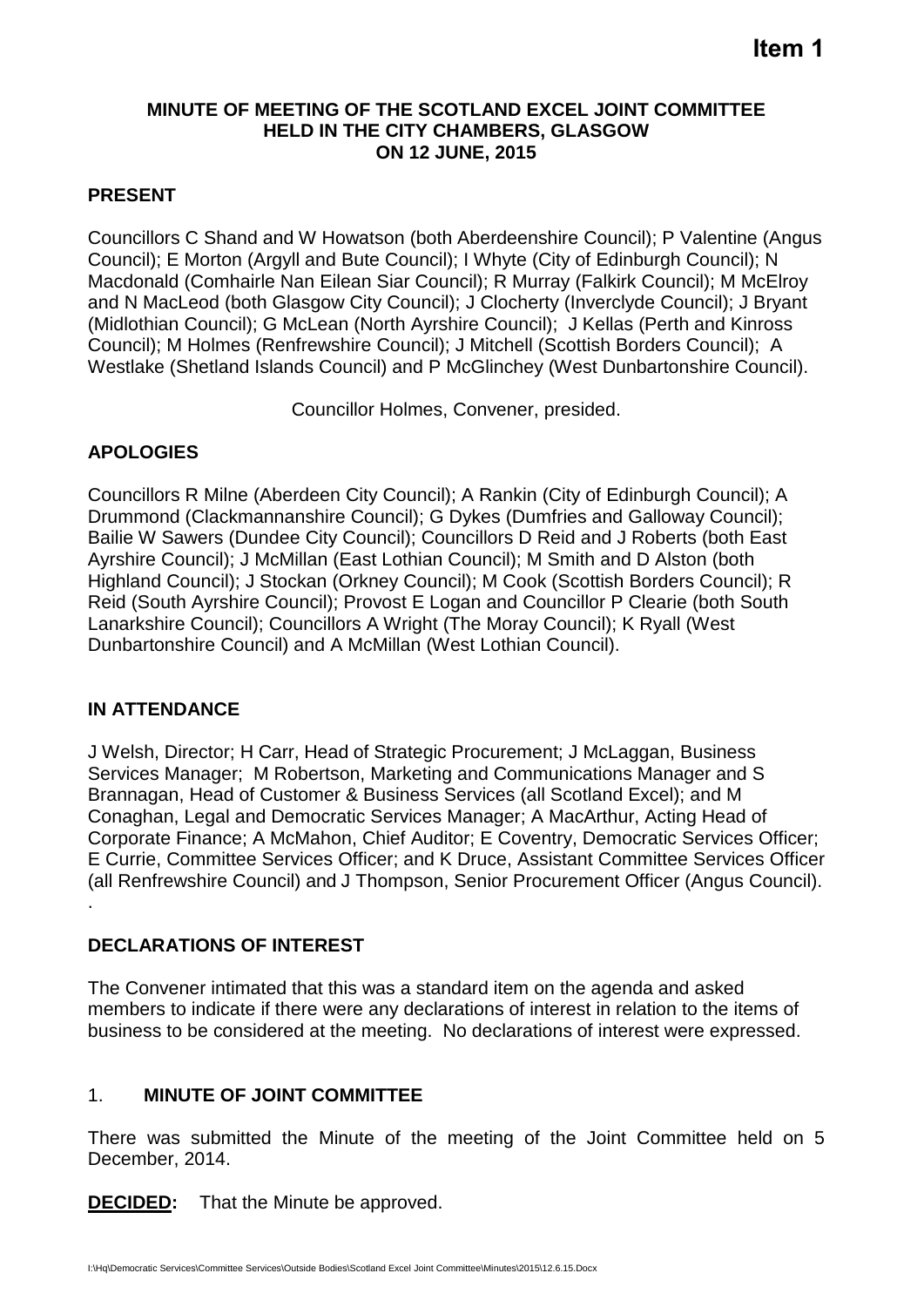## 2. **MINUTES OF EXECUTIVE SUB COMMITTEE**

There were submitted the Minutes of the meetings of the Executive Sub Committee held on 5 December, 2014 and 30 January, 6 March, 27 March and 15 May 2015. It was noted that Councillor Howatson, Aberdeenshire had been omitted from the list of those attending by video link and that the Minute of 27 March required to be corrected to reflect this.

**DECIDED:** That the Minutes be approved.

## 3. **MINUTE OF THE CHIEF OFFICERS MANAGEMENT GROUP**

There were submitted the Minute of the meeting of the Chief Officers Management Group held on 23 March, 2015.

**DECIDED:** That the Minute be noted.

## 4. **THREE YEAR STRATEGIC PLAN AND OPERATING PLAN**

There was submitted a report by the Director of Scotland Excel relative to the new three year corporate strategy, which formed Appendix I, to underpin the next phase of growth for the organisation, and ensure its long term sustainability as a successful local government shared service. The report provided a summary of the proposed strategic direction for the organisation, and included an overview of the key operational activities that would be undertaken to deliver the strategy.

Stakeholder input had formed a key component in setting the new strategic direction for Scotland Excel. A significant stakeholder engagement programme had been initiated and led by the new director and provided the basis of the three year strategy proposed, which was designed to support customers in achieving their goals.

The new Scotland Excel vision sought to provide an ambitious future for the organisation that was underpinned by clarity in the core mission with strong values focussed on people and customers. The strategy was based around 12 objectives aligned to four business goals: supporting the delivery of better and more effective public services; being sustainable in everything they do; placing customers at the heart of the business and becoming the partner of choice for delivering shared services. The three year strategy had been redesigned, and departed from the previous traditional "business plan" style. This change was designed to be more applicable to the wider stakeholder base, provide a more contemporary view and improve clarity of the key messages contained within it.

A rolling annual operating plan, which formed Appendix II to the report, had been developed to record the high level activities and commitments that required to be delivered to achieve each of the four goals. This plan would be used to set detailed annual performance objectives and targets for the organisation and employees. The operating plan would be reviewed and updated each year to ensure that activities remained closely aligned with the goals of the three year strategy, and to respond to changes in the external environment.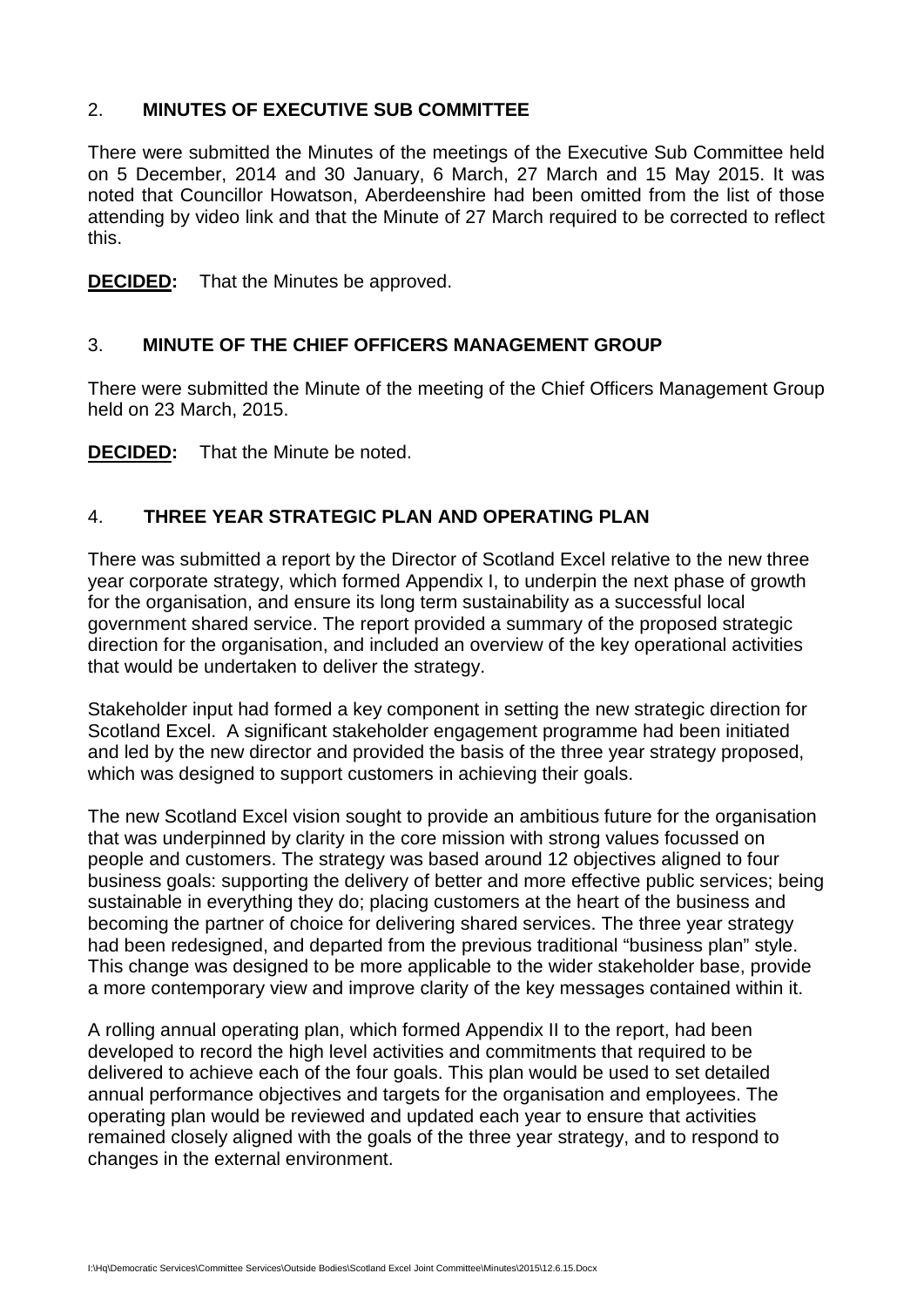#### **DECIDED:**

- (a) That the three year strategic plan be approved;
- (b) That the strategic and operating plan be issued to all Joint Committee members and communicated to wider stakeholder groups;
- (c) That clear annual performance metrics be provided and progress reported to governance bodies on a quarterly basis; and
- (d) That a completed operating plan, including KPIs, be submitted to the next Executive Sub-Committee.

## 5. **BUDGET ALLOCATION**

There was submitted a report by the Director of Scotland Excel relative to the transfer of budget allocations to reflect the funding of areas of work.

The report indicated that following a review of the budget allocations, it was considered appropriate to move budget allocations to accurately reflect how and where some areas of work were funded. It was therefore proposed that the budget allocation for consultants employed on a temporary basis to provide technical expertise to support areas of contract development, should be funded under the "other development costs" in Procurement Improvement Activity. In addition, staff who provided the learning, development and external consultancy roles should be funded from the budget allocation for core staffing costs.

These changes in budget allocation did not change the overall core and temporary costs as they reflected an increase in core staffing, a decrease in consultant budgets, an increase in development budget and a decrease in temporary staff budget, each of £100,000. The approved allocation of funds, together with the proposed budget reflecting the movement in funds was detailed in Appendix 1 to the report

**DECIDED:** That report be noted and the transfer of funds between budget allocations be approved.

### 6. **UPDATE ON REBATE DEVELOPMENT ACTIVITY**

There was submitted a report by the Director of Scotland Excel relative to the volume rebate clauses within Scotland Excel framework agreements which had been utilised to varying degrees to date.

In order to have a greater understanding of the impact of this, a project was initiated to review the effectiveness of the current rebates position, and to assess the opportunity to use this process as a method of funding some of the additional activity that Scotland Excel might undertake as part of the business development process.

The project identified a number of opportunities and it was proposed that Scotland Excel pursue these fully in order to increase the potential benefits of applying rebates through our contract portfolio. These included: reviewing the current rebate development process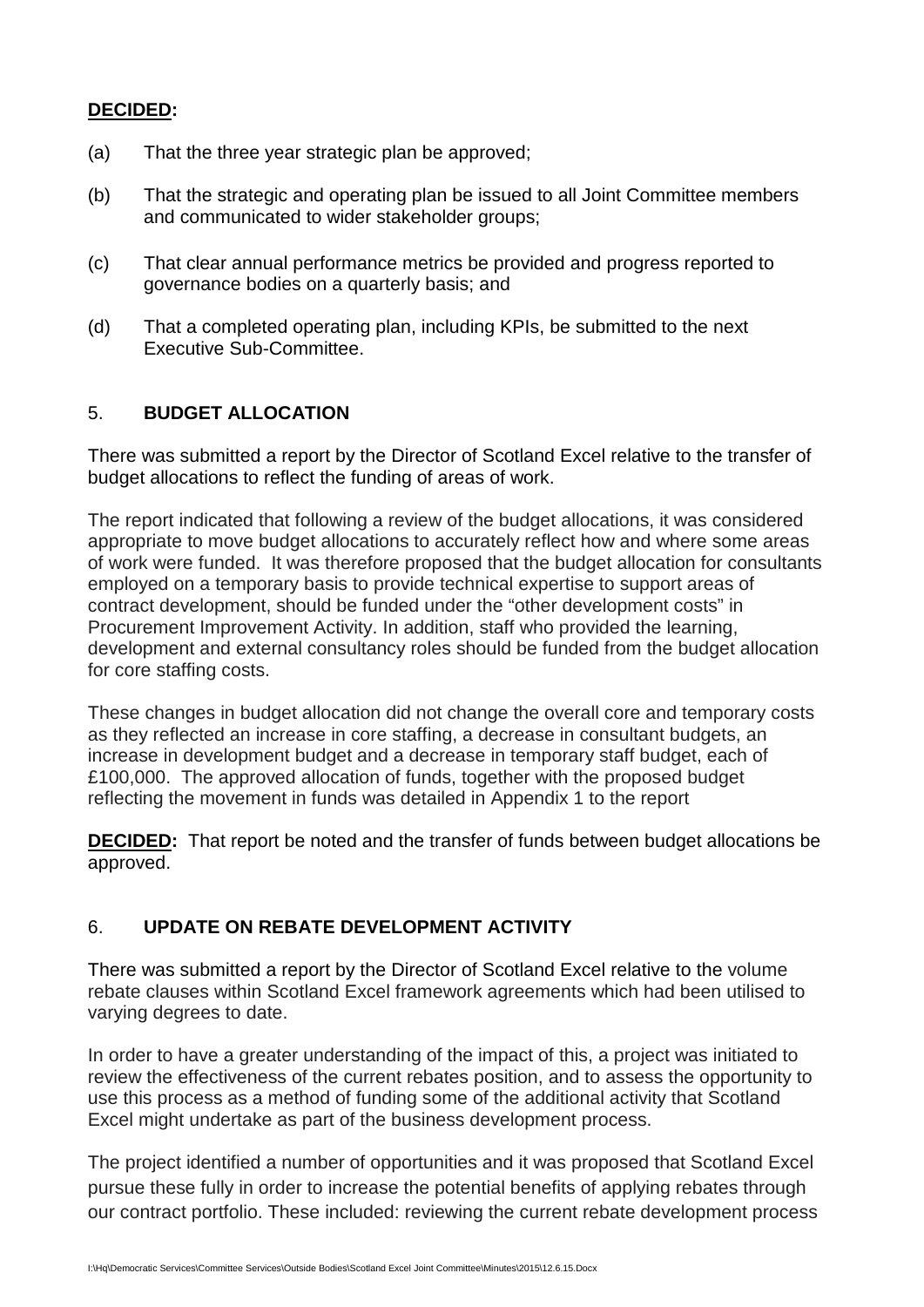to build in the required controls from early in the strategy development stage and maximise the potential benefits to contract users; ensuring that review of rebates was an integral part of contract governance within the organisation through the creation of additional requirements for both contract development and management; determining the best application of rebates and assess where source discounts were currently being applied and were likely to provide better benefits for Councils; and providing guidance to Councils to support them in maximising the cost savings opportunities offered by contracts on an ongoing basis.

## **DECIDED:**

- (a) That the progress made to date be noted;
- (b) That options to retain, where appropriate, contract rebates to partly fund the work of the organisation be explored; and
- (c) That the plans to further develop the opportunity assessment for the volume rebate inclusion within a wider range of contracts be supported.

# 7. **CHIEF EXECUTIVE OFFICERS MANAGEMENT GROUP**

There was submitted a report by the Clerk relative to the membership of the Chief Officers Management Group. The report indicated that approval was sought for the reappointment of the existing membership of the Chief Executive Officers Management Group for a further period of 12 months.

### **DECIDED:**

(a) That the membership of the Chief Officers Management Group comprising the undernoted Council Chief Executives be approved:

Renfrewshire Council (ex-officio member) City of Edinburgh Council Highland Council North Lanarkshire Council Scottish Borders Council West Lothian Council

and;

(b) That the membership of the Management Group be reviewed at the meeting of the Joint Committee to be held in June 2016.

# 8. **MEMBERSHIP OF THE EXECUTIVE SUB-COMMITTEE**

There was submitted a report by the Clerk relative to the membership of the Executive Sub Committee seeking approval for the appointment of members to the Executive Sub Committee for the period to June 2016.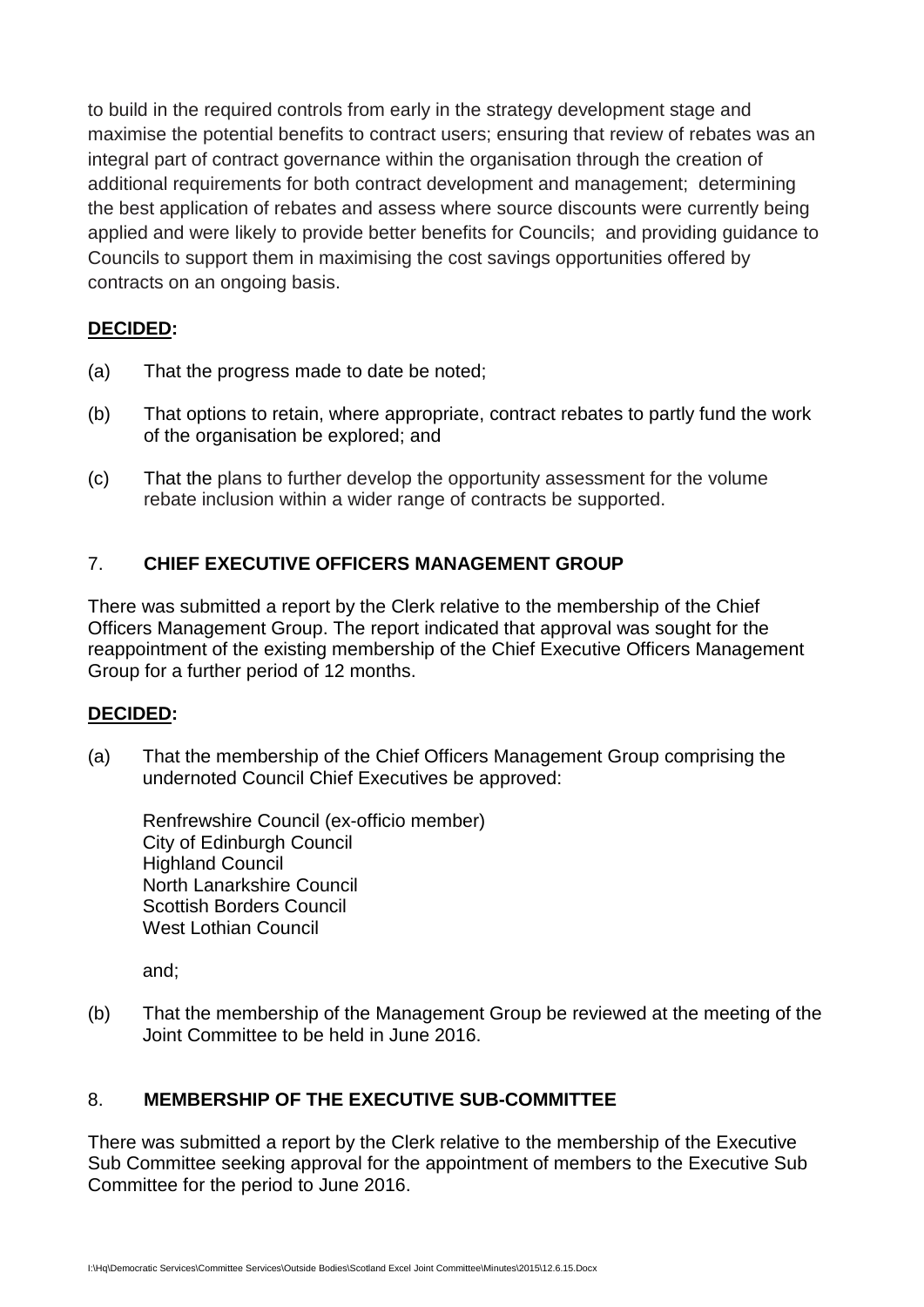The report indicated that the Procedural Standing Orders provided that the Executive Sub Committee shall comprise a maximum of 12 members including the Convener and Vice Convener of the Joint Committee. Where possible the membership of the Executive Committee should reflect the geographic diversity of the constituent authorities.

### **DECIDED:**

(a) That the membership of the Executive Sub Committee, comprising elected members from the undernoted Councils be approved; and

> Renfrewshire Council (Convener) Angus Council (Vice Convener) Aberdeenshire Council City of Edinburgh Council Comhairle nan Eilean Siar Dumfries and Galloway Council

Fife Council Glasgow City Council Highland Council North Ayrshire Council Shetland Island Council South Lanarkshire Council

(b) That the membership of the Executive Sub Committee be reviewed by the sub committee during the coming year and a recommendation for future membership be made to the meeting of the Joint Committee to be held in June 2016.

# 9. **UNAUDITED ANNUAL ACCOUNTS 2014/15**

There was submitted a report by the Treasurer relative to the draft Annual Accounts 2014/15 for Scotland Excel, a copy of which was appended to the report, and which had been forwarded to Audit Scotland for audit. It was noted that the accounts showed a deficit of £401,539 against a budgeted deficit of £453,383. The report indicated that once the audit had been completed, the accounts would be submitted to the Executive Sub-Committee for consideration.

# **DECIDED:**

- (a) That the draft Annual Accounts 2014/15 be noted; and
- (b) That it be noted that once the audit of the 2014/15 accounts had been completed they would be submitted to the Executive Sub-Committee for consideration.

# 10. **LOCAL AUTHORITY ACCOUNTS (SCOTLAND) REGULATIONS 2014**

There was submitted a joint report by the Treasurer and Clerk relative to the Local Authority Accounts (Scotland) Regulations 2014 and seeking approval for changes to be made to the Scheme of Delegation and Financial Regulations of Scotland Excel which would enable Scotland Excel to comply with the requirements of the Regulations.

Under the Standing Orders the Joint Committee of Scotland Excel meets twice each year, normally in June and December. Under existing arrangements, the unaudited annual accounts of Scotland Excel are considered at the June meeting and the audited annual accounts are considered and approved at the December meeting.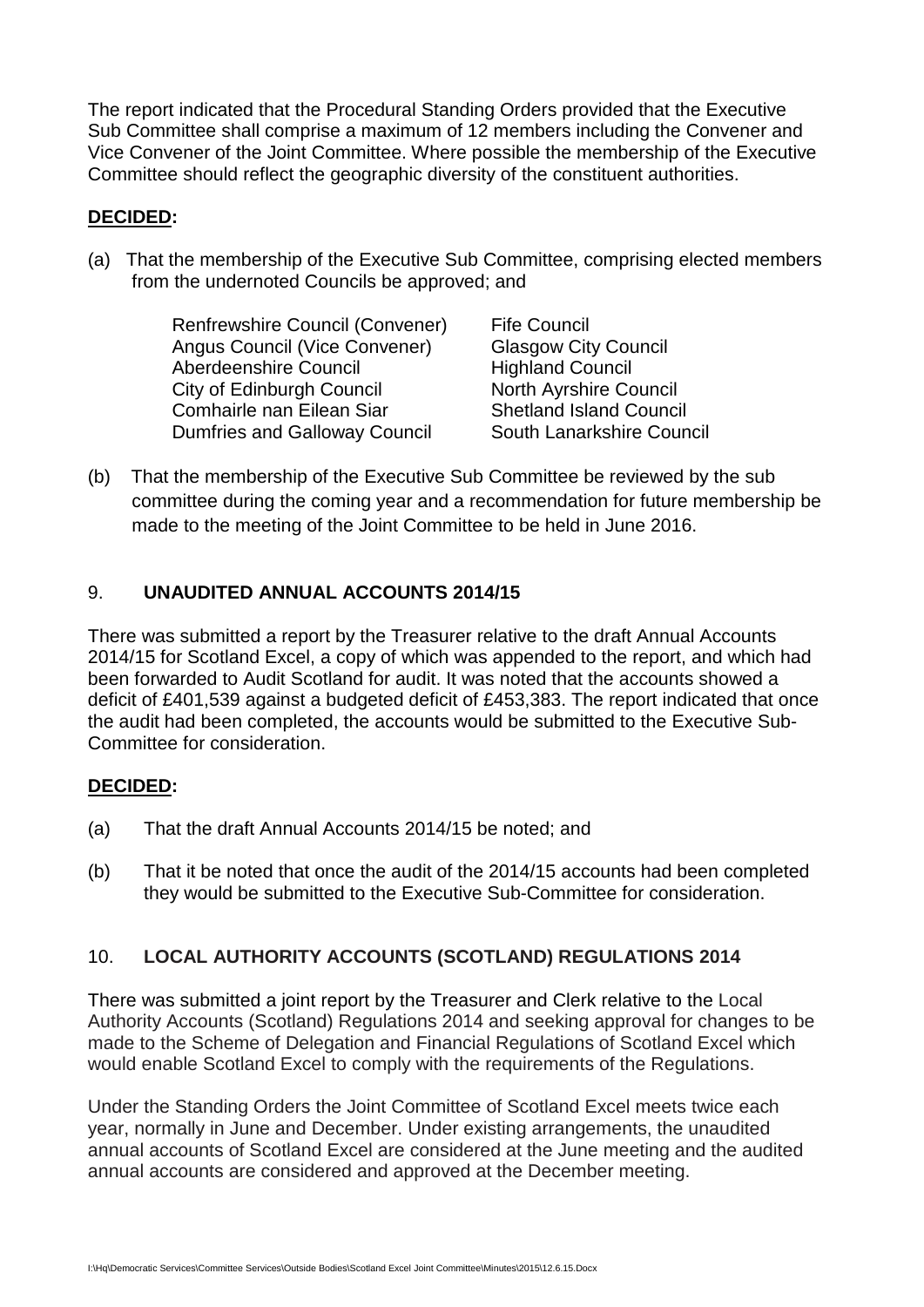The Local Authority Accounts (Scotland) Regulations 2014 were laid before the Scottish Parliament on 7 July 2014 and came into force on 10 October 2014. The Regulations apply to the statutory Annual Accounts commencing with the financial year 2014/15. Under the Regulations a local authority (under the regulations the definition of a local authority includes joint committees) or committee of that authority whose remit includes audit or governance functions must meet to consider the unaudited Annual Accounts no later than 31 August each year, and must aim to approve the audited Annual Accounts for signature no later than 30 September each year.

The existing arrangements would prevent Scotland Excel meeting the requirement to approve the audited accounts for signature no later than 30 September each year.

The report proposed that an adjustment be made to paragraph 4.3 of the Scotland Excel Scheme of Delegation to delegate the consideration and approval of the audited Annual Accounts to the Executive Sub-Committee.

Similarly, it was proposed that paragraph 3.19 of the Scotland Excel Financial Regulations be adjusted to expand the responsibilities of the Executive Sub-Committee to include the consideration of reports by the external auditors in relation to the audited Annual Accounts.

**DECIDED:** That the amendments to the Scheme of Delegation and Financial Regulations as detailed in the report be approved.

### 11. **ANNUAL AUDIT PLAN 2014/15**

There was submitted a report by the Treasurer relative to the Annual Audit Plan 2014/15 for the Joint Committee which outlined Audit Scotland's planned activities in the 2014/15 financial year.

**DECIDED**: That the annual audit plan 2014/15 be noted.

### 12. **INTERNAL AUDIT ANNUAL REPORT 2014/15**

There was submitted a report by the Chief Auditor (Renfrewshire Council) relative to the Internal Audit Annual Report for Scotland Excel. The report intimated that the Code of Practice for Internal Audit in Local Government in the UK recommended that the Chief Internal Auditor should prepare an Annual Report on the activities of Internal Audit to demonstrate performance and that the report should contain a statement of the soundness of the internal control system of the audited body.

The Annual Report for Scotland Excel outlined the role of Internal Audit and the performance of the Internal Audit Team, the main findings from internal audit work undertaken during 2014/15 and contained an audit assurance statement. The report included, as Appendices I and II, an agreed management action plan for Scotland Excel to progress recommendations made by Internal Audit.

**DECIDED:** That the report be noted.